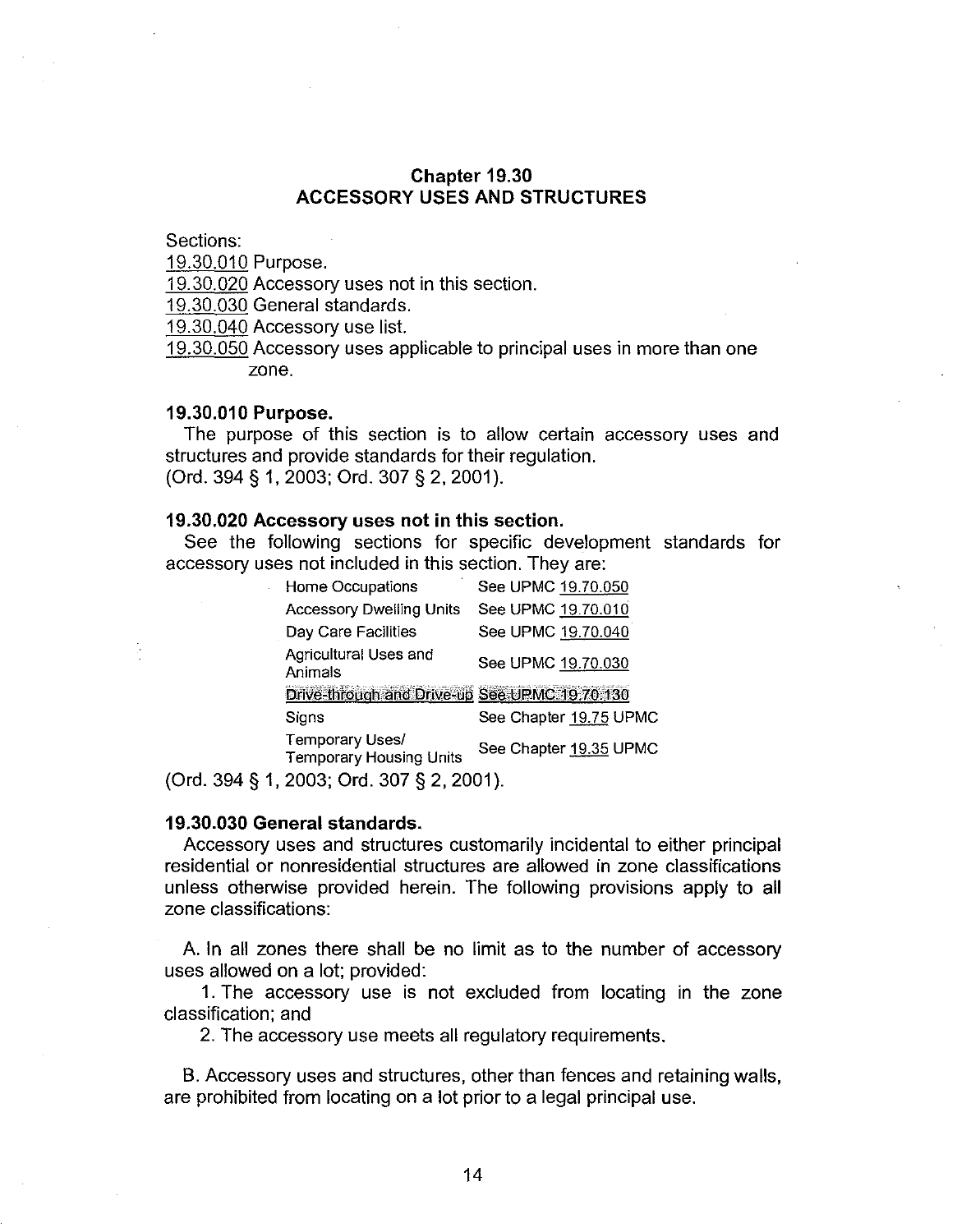## **Chapter 19.70 GENERAL DEVELOPMENT STANDARDS**

Sections:

19.70.010 Accessory dwelling units.

19.70.020 Adult entertainment establishments.

19.70.030 Agricultural uses and animals.

19.70.040 Day care facilities.

19.70.050 Home occupations.

19.70.060 Improvements.

19.70.070 Mobile and manufactured home parks.

19.70.080 Open space and set-aside lands.

19.70.090 Solid/hazardous waste handling, treatment, and storage facilities.

19.70.100 Vehicle impound yards.

19.70.110 Secure community transition facilities.

19.70.120 Manufacured Housing

19.70.130 Drive-Through and Drive-Up Facilities

### **19.70.010 Accessory dwelling units.**

A. Purpose. Accessory dwelling units (ADUs) are intended to increase the supply of affordable and independent housing for a variety of households, increase home and personal security, provide supplemental earnings for people with limited incomes, and increase residential densities. This should occur by utilizing the existing infrastructure and community resources throughout the city while protecting the existing character of single-family neighborhoods. **USING AN** contract soles and annufactured home parks.<br>
19.70.040 Day care facilities.<br>
19.70.050 Improvements.<br>
19.70.060 Improvements.<br>
19.70.060 mprovements.<br>
19.70.060 mprovements.<br>
19.70.080 Soliding area and set-asid

B. General Requirements. The creation of an ADU shall be subject to the following general requirements:

1. Number. One ADU shall be allowed per lot of record as an accessory use in conjunction with any detached single-family structure.

2. Type of Unit. An ADU will be permitted as a second dwelling unit and may be attached to the principal unit, a separate detached accessory structure (e.g., cottage), or part of a detached accessory structure (e.g., apartment above garage).

3. Size. In no case shall an ADU be more than 40 percent of the principal building's total floor area of which it is a part, nor have more than 600 square feet, nor have more than two bedrooms.

4. Design. An ADU shall be designed to maintain the appearance of the principal dwelling as a single-family residence.

a. If detached, the building shall be of the same materials/architectural style as the main dwelling on the site.

b. The entrance to an attached ADU shall not be directed towards any front yard unless utilizing an existing doorway.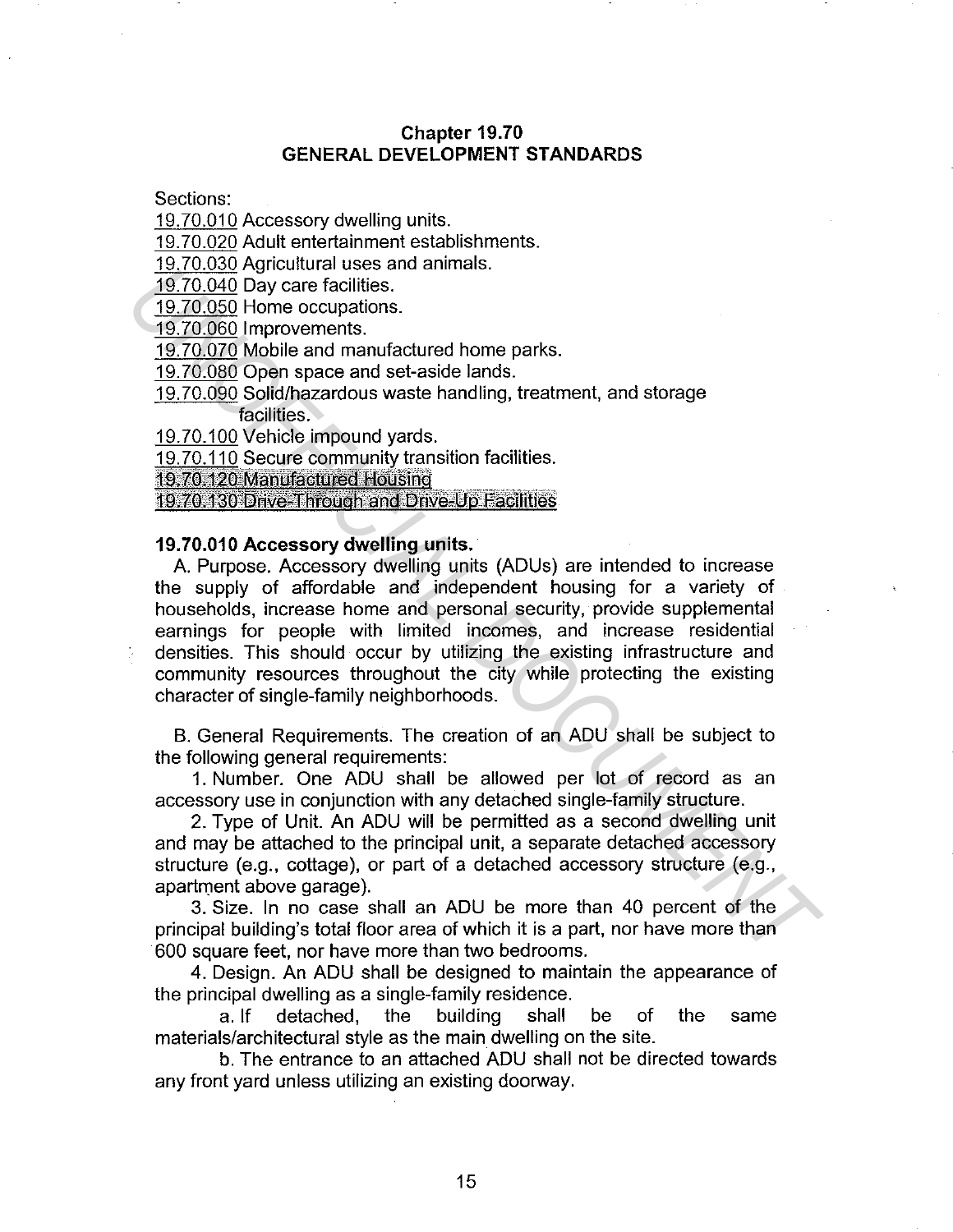### **1970-180 Drive Through Facilities**

A. Purpose: The purpose of this section is to recognize that drive-through and drive-up uses may be appropriate at some locations provided that such uses are located in consideration of adjacent land uses, traffic patterns, aesthetics compatibility; vehicular/pedestrian conflicts, noise, light and glare, odor and emissions, and litter.

**Example 1**<br>
Where Permitted: Drive-Through and Drive-Up uses are permitted as an<br>
consciousite to env phirophal tose above in the following zones subject to the<br>
andards included in this section and a conditional use perm

|                           | <b>Length of Stacking Lane(s)</b>  |
|---------------------------|------------------------------------|
| ık /Retai'                | 3-6 cars, depending upon volume    |
|                           | 8-12 cars, depending upon volume   |
| Automobile Service, Other | letermined on an individual basis, |
|                           | rebending on volume                |

b. The entrance and exit from a drive-through lane, or designated drive-up parking spaces shall be internal to the site and not a separate entrance/exit to or from the street.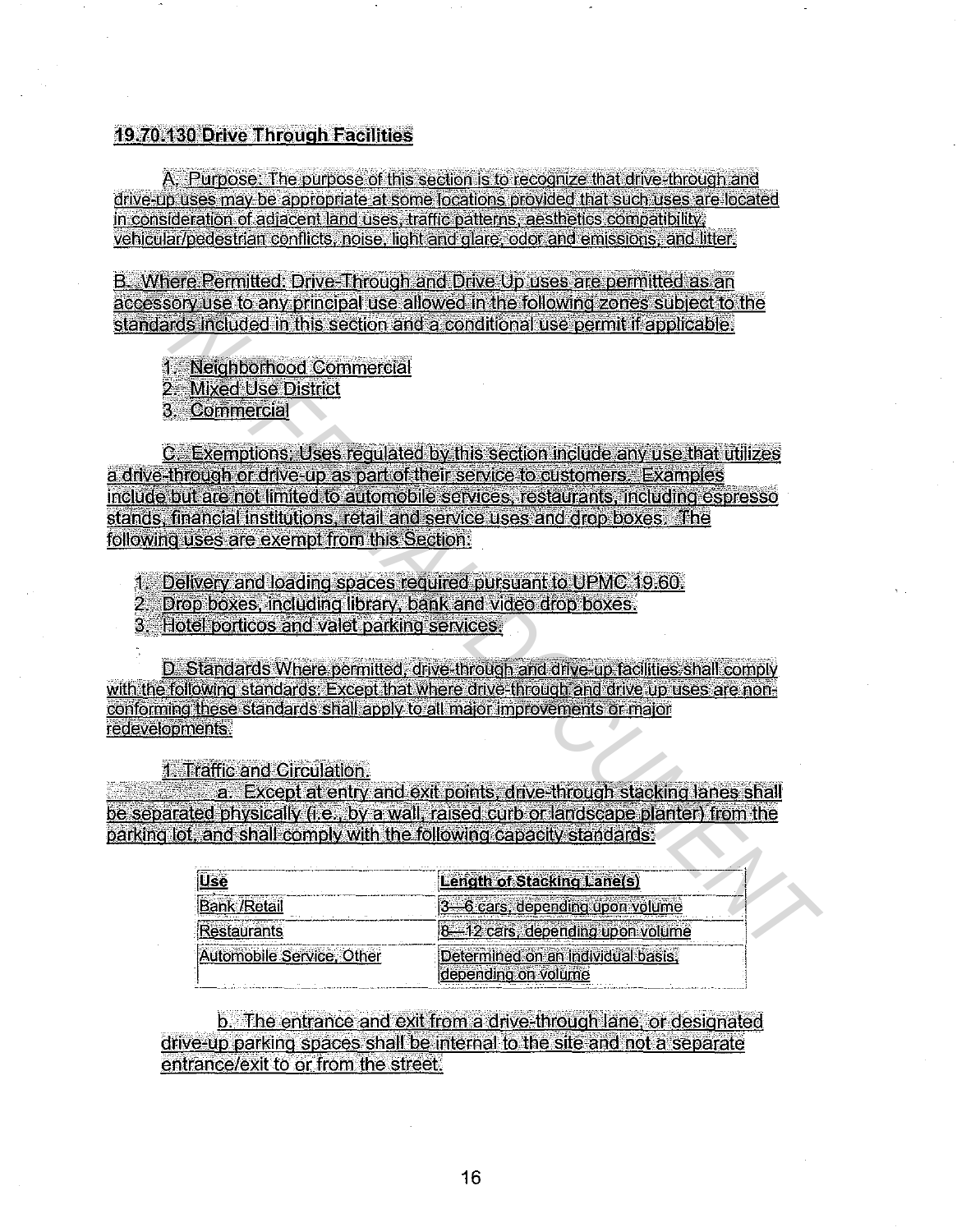c. The drive-through stacking lane shall be situated so that any overflow from the stacking lane shall not spill out onto public streets or major circulation aisles of any parking lot.

d. Drive-through lanes and drive-up spaces shall be located in the rear or side vards and shall not be placed between a street and the building. See diagram 1.

e. Reserved parking spaces for drive-through orders may be required.

f. Vehicle conflicts with pedestrians and bicycles shall be minimized.

# 2. Landscaping and Screening

a. Drive-through windows, menu boards, stacking lanes, drop-offs, and drive-up spaces shall be located to minimize impacts to adjacent properties and screened from the public right-of-way to the maximum extent possible. At a minimum, a berm or wall and Level III landscaping shall be required.

b. The drive-through, drop-off or drive-up facility shall be buffered and visually screened from residential development with a wall and Level I landscaping, or by other equivalent natural or constructed barriers, such as other commercial development.

3. Architecture: Drive-through elements shall be architecturally integrated into building design and not appearing to be applied or stuck on to the building.



**Example 2016** Not Architecturally Integrated **Contract Architecturally Integrated** 

# 4. Noise

a. The project applicant shall provide the plans and specifications for any potential noise sources, such as intercom system, trash compactor, etc. Plans shall include measures to mitigate any potential adverse impact from such noise sources.

b. Speakers at drive-through facilities shall not be audible to adiacent residential uses or disturbing to adjacent nonresidential uses.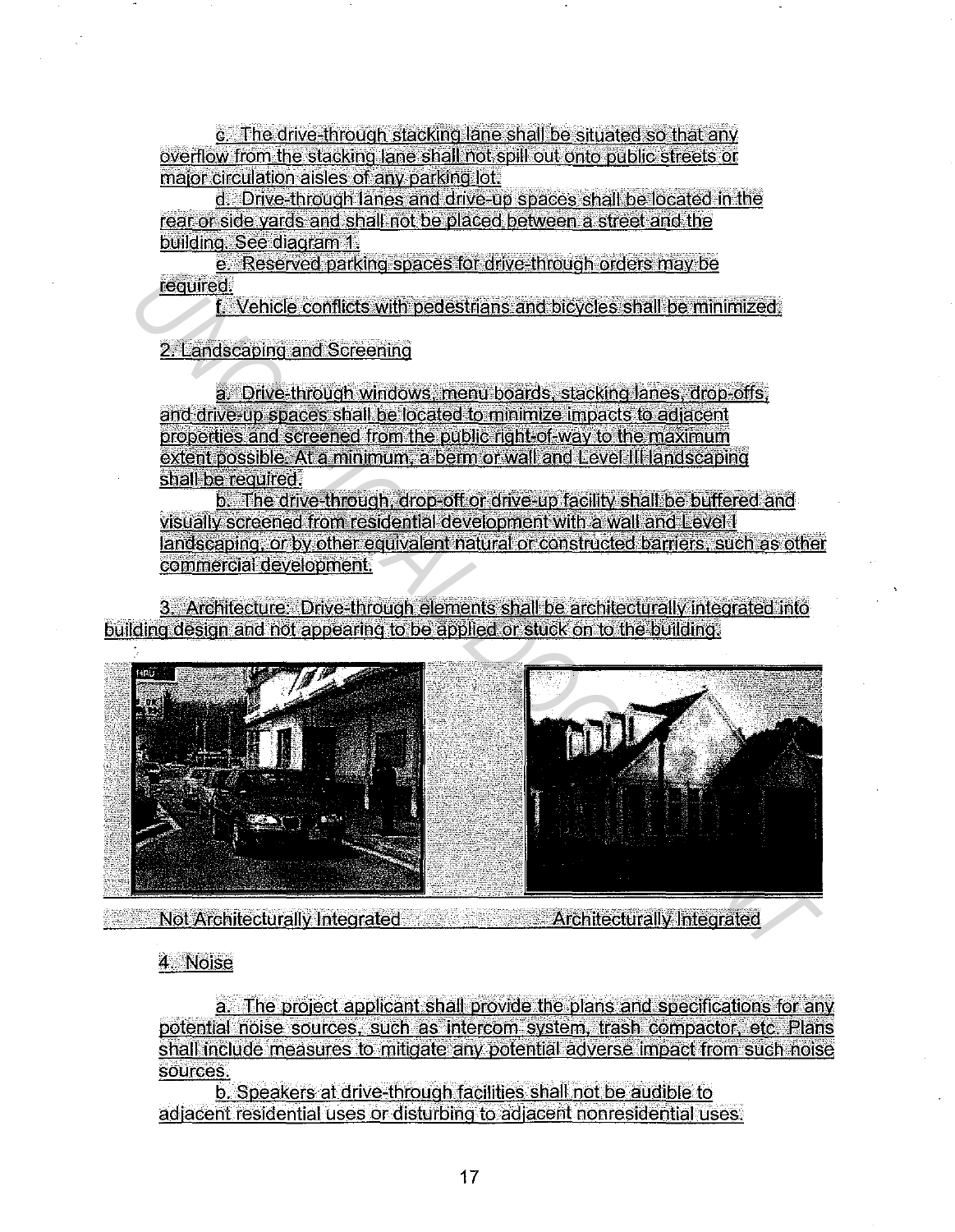Sound attenuation walls or other mitigation measures shall be required as necessary

c. Speaker boxes of any point-to-point intercom system shall be oriented away from residential development and other sensitive receptors located in the general area of the drive-through facility.

Outdoor maintenance and cleaning activities shall be limited if đ determined necessary by the City to achieve compatibility with surrounding land uses.

e. The on-site manager shall not permit any loud music, noise or other sounds by means of radio, or other broadcasting apparatus or device, and shall not permit fighting, quarreling, loitering, or loud noise or other nuisance which disturbs the quiet and peace of the premises or the neighborhood.

f. Hours of operation shall be limited as determined necessary by the City to achieve compatibility with surrounding land uses.

5. Emission Control: Drive-through and drop-off lanes and drive-up spaces shall not be located adjacent to plazas and other pedestrian use areas, other than walkways, and are discouraged adjacent to nonresidential buildings within thirty feet (30') of the proposed lane. Drive-through stacking lanes shall not be located within fifty feet (50') of any residential uses.

6. Light and Glare: All lighting fixtures shall be designed, installed and maintained so as to direct light only onto the subject property.

7. Maintenance: The site shall be maintained in a litter free condition and no undesirable odors shall be generated on the site. The on-site manager shall make all reasonable efforts to see that the trash or litter originating from the use is not deposited on adjacent properties. Trash enclosures and bins shall be enclosed on all sides to suppress odors and prevent spillage of materials. Graffiti shall be removed within 48 hours.

E Additional Conditions: The standards above constitute the minimum deemed necessary under general circumstances and in most cases to prevent adverse effects from drive-through facilities. Other and further standards may be required as conditions of approval to ensure that such uses are consistent with the Comprehensive Plan, and findings required to grant a Conditional Use Permit if one is required.

F. Continuation of Use: Any non-conforming drive-through or drive-up facility is discontinued for a period of 12 months or longer, any new drive-through facility shall comply with these standards.

a. A noneconforming dirvestmough sane of dirvesup may relocate to a more conforming location consistent with this section.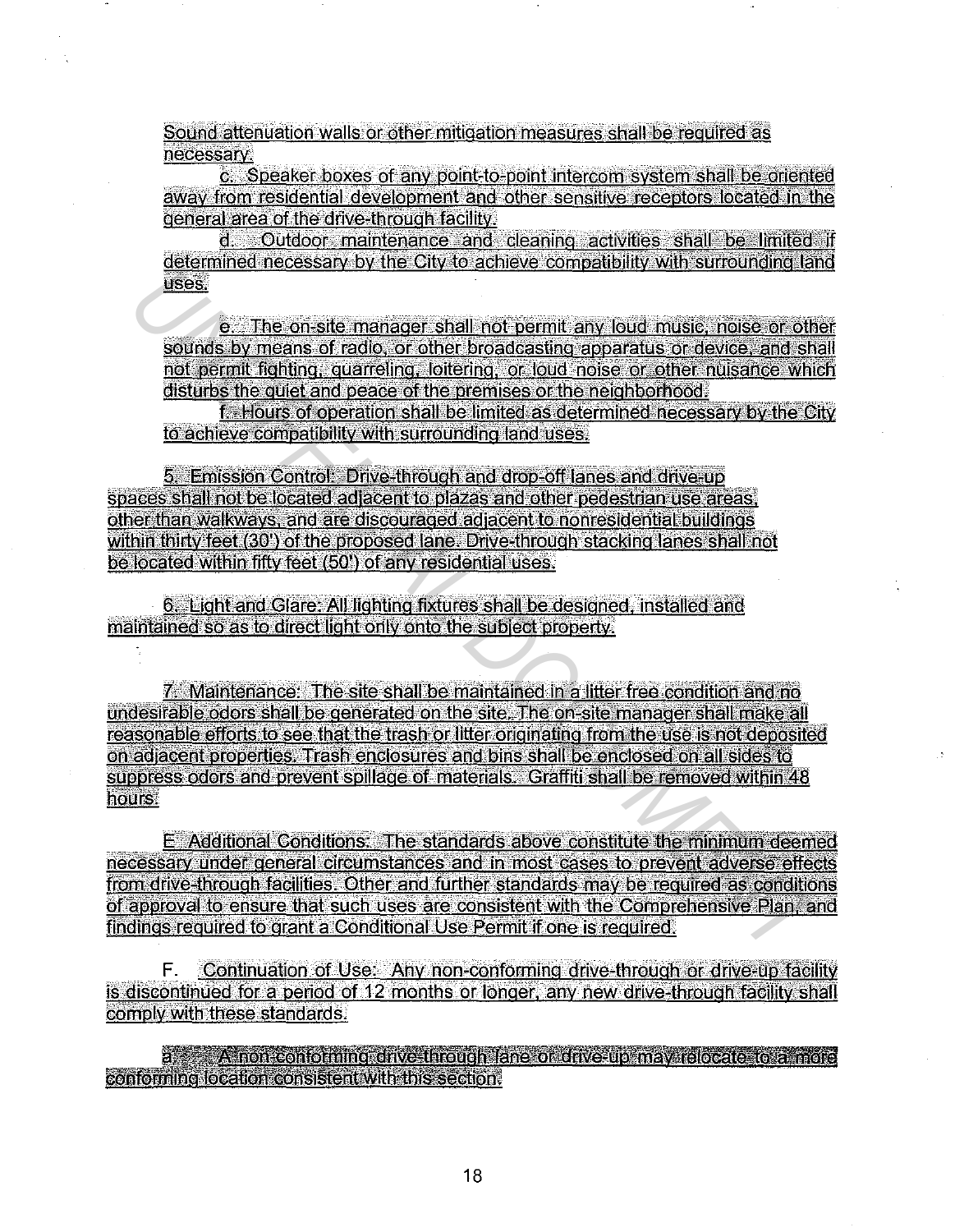

Note: This diagram is for illustrative purposes only and **NOT** intended to dictate required site layout or design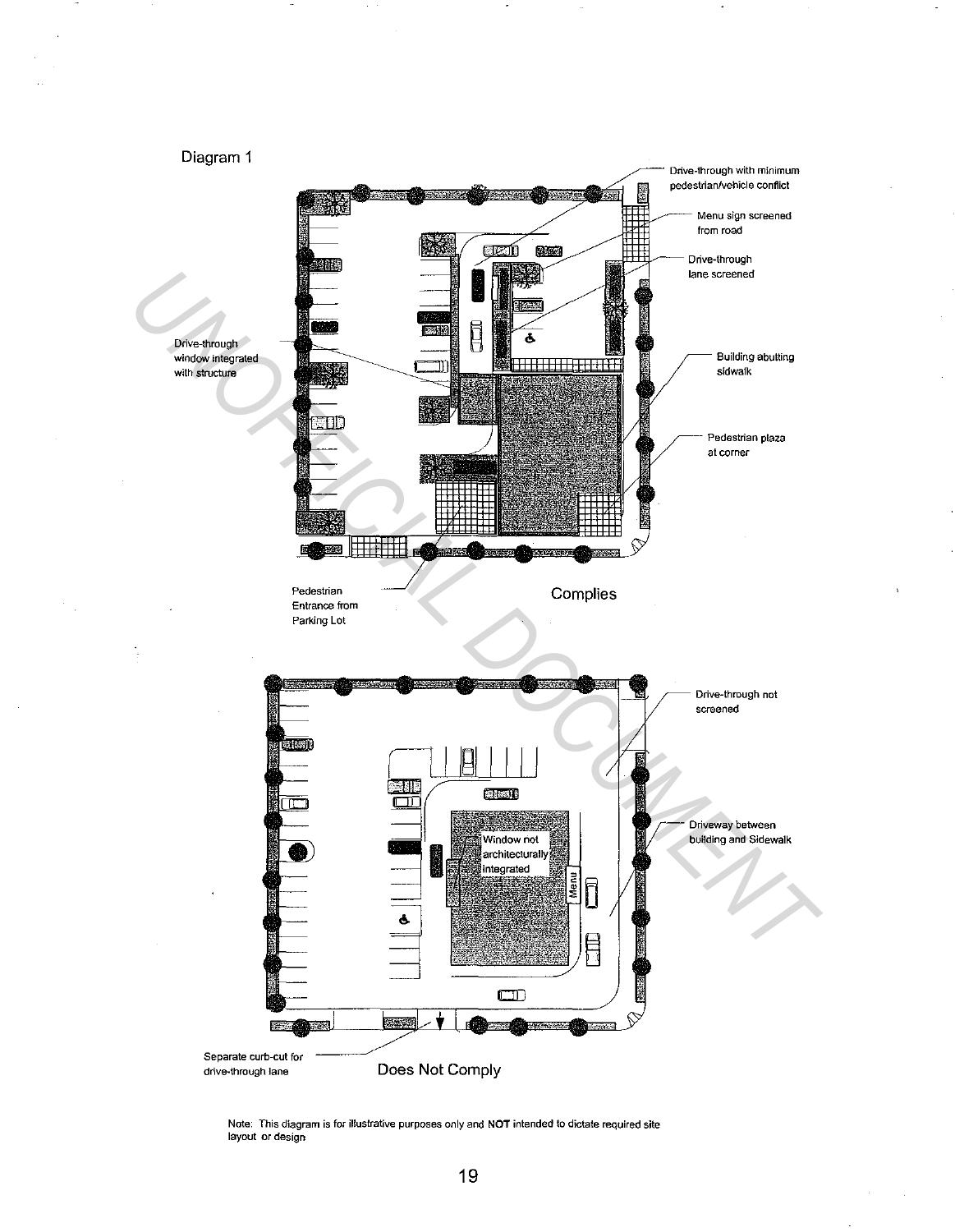### **Chapter 19.80 NONCONFORMING LOTS, USES, AND STRUCTURES**

Sections:

19.80.010 Applicability.

19.80.020 Intent.

19.80.030 Nonconforming lots.

19.80.040 Nonconforming uses.

19.80.050 Nonconforming structures.

19.80.060 Nonconforming parking, loading, signs, landscaping and other required improvements.

19.80.070 Unclassified use permits.

#### **19.80.01 O Applicability.**

This chapter applies to any land, structure, or use that became nonconforming after August 31, 1995, by the passage of any zoning ordinance of the city.

(Ord. 394 § 1, 2003; Ord. 307 § 2, 2001 ).

#### **19.80.020 Intent.**

This chapter is intended to permit legal nonconforming developments, lots, structures and uses to continue until they are removed but not to encourage their perpetuation. It is further intended that nonconforming developments, lots, structures and uses not be enlarged upon, expanded, extended or be used as grounds for adding other structures or uses prohibited elsewhere in the same zoning district. **USEAR OLD INTERNATE:**<br>
<u>USEAD ADD</u> Inferior.<br>
19.80.020 Inferior.<br>
19.80.020 Inferior.<br>
19.80.040 Nonconforming stress.<br>
19.80.060 Nonconforming parking, loading, signs, landscaping and other<br>
19.80.060 Nonconforming park

Because nonconforming developments, lots, structures and uses do not conform to requirements of the zone where they are located, they are declared by this chapter to be incompatible with the permitted developments, lots, structures and uses in the zone. (Ord. 394 § 1, 2003; Ord. 307 § 2, 2001 ).

#### **19.80.030 Nonconforming lots.**

The. party asserting the existence of a lawful nonconforming lot has the burden of establishing that the lot was not substandard according to the requirements in effect at the time of its creation.

A. Nonconforming Single Lots. Any nonconforming single lot, tract or parcel of land that was lawfully created and recorded with the county auditor's office prior to August 31, 1995, may be used for the purposes permitted by this title notwithstanding the minimum lot area required.